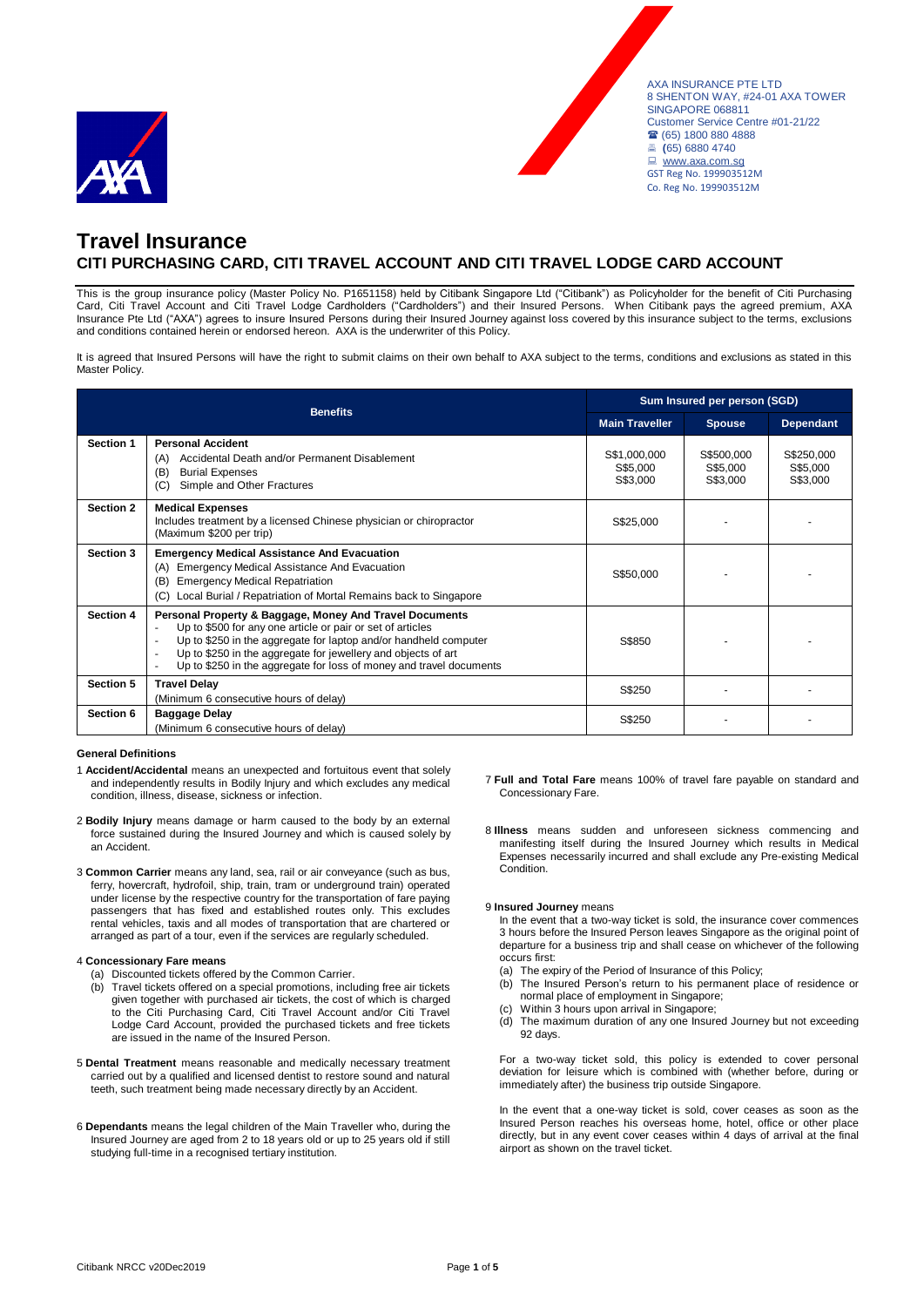# 10 **Insured Person(s)** include(s):

- (a) Main Traveller;
- (b) the legal Spouse and/or Dependants of the Main Traveller if: i. They travel together with the Main Traveller for the entire Insured Journey; and
	- ii. Their Full and Total Fare are charged to Cardholder's Citi Purchasing Card, Citi Travel Account or Citi Travel Lodge Card.

11 **Main Traveller(s)** must be between 18 and 75 years old and is either:

- (a) Cardholder who has charged the Full and Total Fare of his/her business trip to his/her Citi Purchasing Card, Citi Travel Account or Citi Travel Lodge Card; or
- (b) Cardholder's employees who have charged the Full and Total Fare of their business trip to Cardholder's Citi Purchasing Card, Citi Travel Account or Citi Travel Lodge Card; or
- (c) Employees of corporate clients of Travel Agent who have transacted the Full and Total Fare of their business trip through the Travel Agent
- 12 **Medical Expenses** means expenses necessarily and reasonably incurred during the Insured Journey for Bodily Injury or Illness paid to a Physician and/or hospital for medical, surgical, x-ray or nursing treatment, including the cost of medical supplies and ambulance hire and for Dental Treatment.

Specialist treatment must be prescribed or referred by a Physician in order for expenses to be reimbursed under this Policy and shall not exceed the usual level of charges for similar treatment, medical services or supplies in the location where the expenses were incurred had this insurance not existed.

13 **Money** means legal tender currency notes.

- 14 **Physician** means a general practitioner and/or specialist, legally qualified by a medical degree in western medicine and duly licensed by the relevant medical board to provide medical treatment and who, in rendering treatment, is practicing within the scope of his licensing and training in the geographical area of practice. The attending Physician cannot be the Insured Person or a family member, business partner, relative, agent, employer or employee of the Insured Person.
- 15 **Hospital** means an establishment licensed in the geographical area in which it is located as a medical institution for the care and treatment of sick and injured persons as bed-paying patients, and that:
	- (a) provides facilities for diagnosis, treatment and minor or major Surgery;
	- (b) provides 24 hours nursing services by registered graduate nurses;
	- (c) is supervised by a full-time staff of Physicians at all times; and
	- (d) is not primarily a clinic, a mental institution, a place for custodial care, for alcoholics or drug addicts, a spa or hydroclinic, a convalescent home or a home for the aged.
- 16 **Pre-existing Medical Condition** means any Bodily Injury or Illness which:
	- (a) the Insured Person has received medical treatment, diagnosis, consultation or prescribed drugs within 12 months prior to the Insured Journey; or
	- (b) symptoms or manifestations have existed whether treatment was actually received within 12 months prior to the Insured Journey; or
	- (c) a reasonable person in the circumstances would be expected to be aware of within 12 months prior to the Insured Journey.
- 17 **Spouse** means the legal spouse of the Main Traveller who is aged from 18 to 75 years old.
- 18 **Travel Agent** means a travel agency who is an approved applicant under Citi Travel Lodge Card programme.

19 **We/Our/Us/Insurer** means AXA Insurance Pte Ltd

# **Section 1 PERSONAL ACCIDENT**

# **(A) ACCIDENTAL DEATH AND/OR PERMANENT DISABLEMENT**

- Main Traveller Up to S\$1,000,000<br>Spouse Up to S\$500,000
- Spouse Up to S\$500,000<br>■ Each Dependant Up to S\$250.000
	- Each Dependant Up to S\$250,000

If the Insured Person suffers an Accidental Bodily Injury during an Insured Journey which directly and independently of all other causes results in death or Permanent Disablement, We will pay the compensation according to the Scale of Compensation table below:

#### **Scale of Compensation**

| <b>Benefits</b>         |                                                     | % Sum Insured      |
|-------------------------|-----------------------------------------------------|--------------------|
|                         |                                                     | under this benefit |
| 1                       | Death by Accident<br>Permanent Total Disablement    | 100%               |
|                         |                                                     |                    |
|                         | - Loss of two limbs                                 |                    |
|                         | - Loss of both hands or of all fingers and          |                    |
|                         | both thumbs                                         |                    |
|                         | - Total and permanent loss of sight of<br>both eyes |                    |
| $\overline{2}$          | - Total paralysis                                   |                    |
|                         | - Injuries resulting in being permanently           |                    |
|                         | bedridden                                           | 100%               |
|                         | - Any other Bodily Injury causing                   |                    |
|                         | permanent total disablement                         |                    |
|                         | - Loss of hand at wrist                             |                    |
|                         | - Loss of arm - at shoulder; between                |                    |
|                         | shoulder and elbow; at and below elbow              |                    |
|                         | - Loss of leg - at hip; between knee and            |                    |
|                         | hip; below knee                                     |                    |
|                         | Loss of                                             |                    |
| 3                       | - four fingers and thumb of one hand                | 50%                |
|                         | - four fingers of one hand                          | 40%                |
|                         | Loss of thumb                                       |                    |
| $\overline{\mathbf{4}}$ | - both phalanges                                    | 25%                |
|                         | - one phalanx                                       | 10%                |
|                         | Loss of index finger                                |                    |
| 5                       | - three phalanges                                   | 15%                |
|                         | - two phalanges                                     | 10%                |
|                         | - one phalanx                                       | 5%                 |
|                         | Loss of middle finger                               |                    |
| 6                       | - three phalanges<br>- two phalanges                | 10%<br>7%          |
|                         |                                                     | 3%                 |
|                         | - one phalanx<br>Loss of ring finger                |                    |
|                         | - three phalanges                                   | 10%                |
| 7                       | - two phalanges                                     | 7%                 |
|                         | - one phalanx                                       | 3%                 |
|                         | Loss of little finger                               |                    |
|                         | - three phalanges                                   | 10%                |
| 8                       | - two phalanges                                     | 7%                 |
|                         | - one phalanx                                       | 3%                 |
|                         | Loss of metacarpals                                 |                    |
| 9                       | - first and second (additional)                     | 3%                 |
|                         | - third, fourth or fifth (additional)               | 2%                 |
|                         | Loss of toes                                        |                    |
| 10                      | - All                                               | 15%                |
|                         | - great, both phalanges                             | 5%                 |
|                         | - great, one phalanx or any other toes              | 2%                 |
| 11                      | Loss of hearing                                     |                    |
|                         | - both ears                                         | 75%                |
|                         | - one ear                                           | 20%                |
| 12                      | Loss of Speech                                      | 50%                |
| 13                      | Loss of                                             |                    |
|                         | - sight of one eye, except perception of            | 50%                |
|                         | light                                               |                    |
|                         | - lens of one eye                                   | 50%                |

**Special provisions applicable to Section 1(A):**

- No benefits will be payable:
	- (a) unless such death or disablement occurs within 12 months from the date of the Bodily Injury.
	- (b) except on proof to us that the disablement has continued for 12 months from the date of Bodily Injury and in all probability will continue for the remainder of the Insured Person's life.
- In the event of any other unspecified form of permanent partial disablement, We will adopt a percentage which is in the opinion of Our medical advisers is not inconsistent with the foregoing and without regard to the Insured Person's occupation.

#### **What we will not cover under this Section:**

- In addition to the General Exclusions, We will not pay for claims in respect of: 1 Loss of a limb or an organ which is wholly or partially useless prior to the Bodily Injury.
- 2 Any nervous conditions, mental conditions, psychiatric disorder, alcoholism or drug addiction, rest cures, sanitaria or special nursing care.
- 3 Bodily Injury arising from a gradually operating cause.

**Permanent Total Disablement** means absolute disablement for 12 calendar months and at the end of that time being beyond hope of improvement. Permanent total loss of use of member shall be treated as loss of member.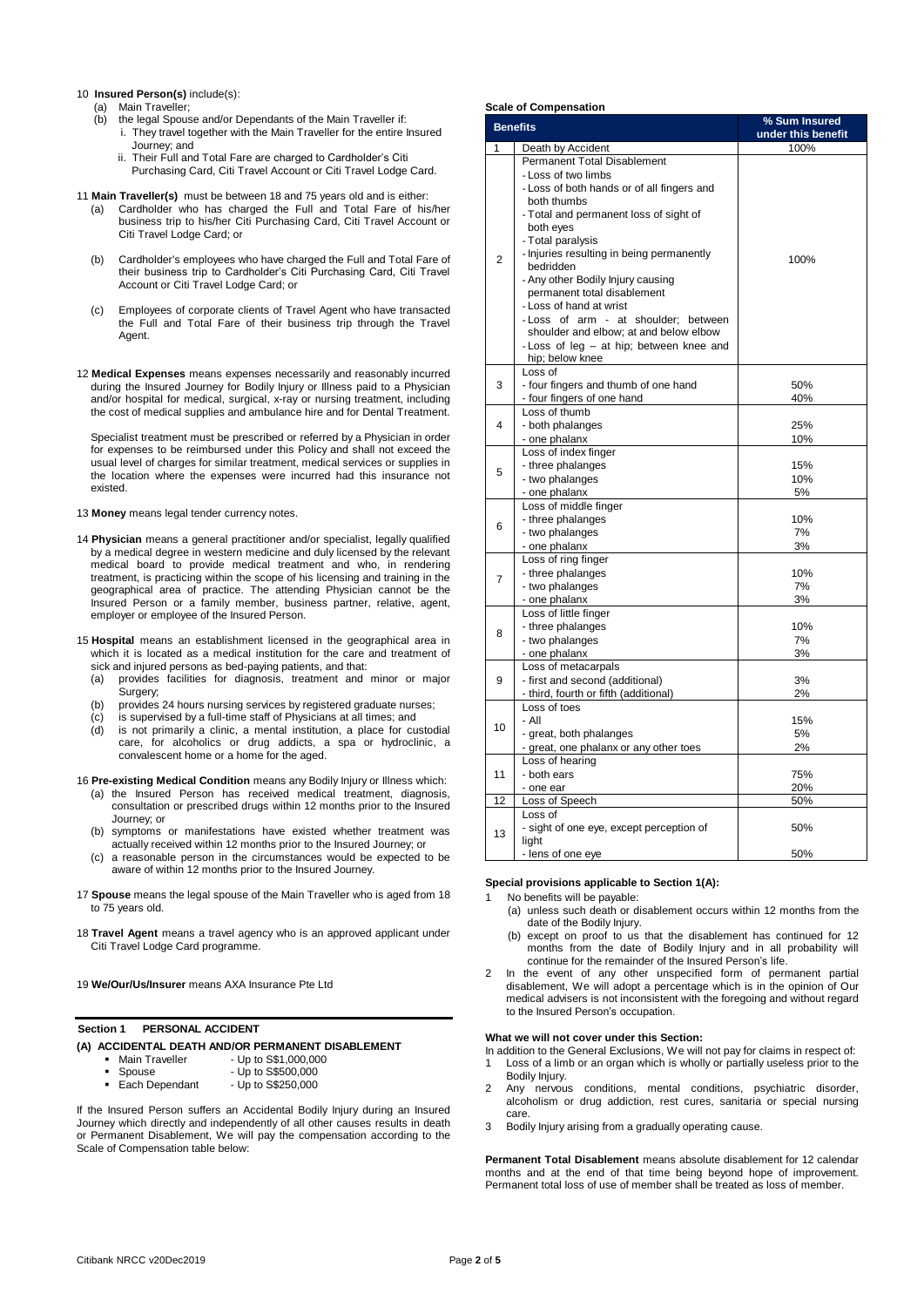#### **(B) BURIAL EXPENSES**

| Main Traveller | $-$ S\$5,000         |
|----------------|----------------------|
| • Spouse       | $-$ S\$5,000         |
|                | $\sim$ $\sim$ $\sim$ |

• Each Dependant - S\$5,000

If the Insured Person suffers a Bodily Injury during an Insured Journey, which directly and independently of all other causes, results in death, We will pay the Sum Insured for funeral and burial expenses in Singapore.

#### **(C) SIMPLE AND OTHER FRACTURES**

- 
- Main Traveller Up to S\$3,000<br>Spouse Up to S\$3,000 - Up to S\$3,000<br>- Up to S\$3,000
- Each Dependant

If the Insured Person suffers a Bodily Injury during an Insured Journey which directly and independently of all other causes, results in a simple fracture of the nature as described below within twelve (12) months from the date of Accident, We will pay a percentage of the Sum Insured provided that:

- This benefit shall not be payable to the Insured Person who has been diagnosed as having osteoporosis prior to the date he was first covered under this policy;
- If the Insured Person is diagnosed as having osteoporosis after the date he was first covered under this policy, the benefit is only payable for the first occasion on which the fracture is sustained and not for subsequent incidents.

| <b>Nature of Fracture</b>                                     | % Sum Insured<br>under this benefit |
|---------------------------------------------------------------|-------------------------------------|
| Neck, skull or spine (full break)                             | 100%                                |
| Hip                                                           | 75%                                 |
| Jaw, pelvis, leg, ankle or knee (other fracture)              | 50%                                 |
| Cheekbone, shoulder or hairline fracture of skull or<br>spine | 30%                                 |
| Arm, elbow, wrist or ribs (other fracture)                    | 25%                                 |
| Leg, ankle or knee (simple fracture)                          | 20%                                 |
| Nose or collar bone                                           | 20%                                 |
| Arm, elbow, wrist or ribs (simple fracture)                   | 10%                                 |
| Finger, thumb, foot, hand or toe                              | 7.5%                                |

# **Section 2 MEDICAL EXPENSES**

Main Traveller below 70 years old – Up to S\$25,000

Main Traveller from 70 years old - Up to S\$1,000

We will reimburse the Main Traveller's Medical Expenses (including for Dental Treatment) that are necessarily incurred outside Singapore and within 30 days of sustaining the Bodily Injury or Illness whilst on the Insured Journey. We will reimburse up to \$625 of the benefit limit under Section 2 for Medical Expenses (including for Dental Treatment) that are necessarily incurred for follow-up treatment in Singapore for Bodily Injury or Illness sustained whilst overseas. The time limit for seeking medical treatment is as follows

- a) If medical treatment had already been sought whilst overseas, the Main Traveller has up to 30 days from the date of return to Singapore to continue medical treatment in Singapore; or
- b) If prior medical treatment has not been sought whilst overseas, the Main Traveller has up to 5 days from the date of return to Singapore to seek medical treatment and up to 14 days from the date of that first treatment in Singapore, provided always that the date of return to Singapore is still within the Insured Journey.

Our maximum liability for treatment by a licensed Chinese physician or a licensed chiropractor is S\$200 per Insured Journey.

#### **What we will not cover under this Section:**

- In addition to the General Exclusions, We will not pay for claims in respect of: 1 Treatment which was only first sought 7 days after sustaining the Bodily Injury or Illness.
- 2 Prostheses, contact or corneal lenses, spectacles, hearing aids, dentures or other medical equipment unless prescribed by a Physician for the treatment of the Bodily Injury or Illness.
- 3 Routine medical examination, cosmetic surgery, routine dental treatment and elective surgical procedures.
- 4 Nervous or mental conditions, psychiatric disorder, alcoholism or drug addiction, rest cures, sanitaria or special nursing care.
- 5 Bodily Injury arising from a gradually operating cause.
- 6 Meals and other incidental expenses except those incurred whilst hospitalised for medical treatment.
- 7 Medical treatment obtained in Singapore.

# **Section 3 EMERGENCY MEDICAL ASSISTANCE AND EVACUATION** Main Traveller – Up to S\$50,000

If the Main Traveller is in need of emergency medical assistance during an Insured Journey, provided that such trip is not taken against medical advice and/or for the purpose of obtaining any medical treatment abroad, the following services under Section 3 are available directly from AXA Assistance Services (AAS) upon his/her telephone notification at the following 24-hour Hotline:

#### **AXA Assistance Singapore: (65) 6322 2566**

Providing the following information:

(a)Full name of the Main Traveller, dates of Insured Journey, NRIC/Employment Pass number and Policy number.

(b)The name of the place and telephone number where the AAS can reach the Main Traveller or his/her representative.

(c)A brief description of the emergency and the nature of help required.

# **(A) EMERGENCY MEDICAL ASSISTANCE AND EVACUATION**

If the Main Traveller suffers Illness or Bodily Injury during the Insured Journey and the AAS medical team certifies it medically necessary to transfer him/her to another location for medical treatment, AAS will arrange for the evacuation by the most appropriate means, based on the medical severity of his/her condition.

All decisions as to the means of transportation and the final destination will be made by AAS and will be based solely on medical necessity. The costs for emergency medical evacuation will be borne by AAS and include expenses incurred for the transportation and medical services.

# **(B) EMERGENCY MEDICAL REPATRIATION**

If AAS medical team certifies that the Main Traveller's medical condition allows him/her to be repatriated back to Singapore as a regular passenger after the treatment overseas, AAS will arrange and pay for the repatriation under medical supervision to Singapore by a scheduled airline or an appropriate means of transport and any supplementary cost of transportation to and from the airport, provided that:

- 1. The Main Traveller's original travel ticket is not valid for such repatriation.
- 2. He/She surrenders any unused portion of the travel ticket to AAS.
- 3. Any decision on the repatriation is made jointly and exclusively by both the attending Physician and AAS medical team.

#### **(C) LOCAL BURIAL / REPATRIATION OF MORTAL REMAINS BACK TO SINGAPORE**

If the Main Traveller dies whilst on an Insured Journey, AAS will arrange for: 1. The cost of transporting the mortal remains to Singapore; or

2. The cost of transporting the mortal remains to an alternative destination besides Singapore (on the request of his/her personal representative); or 3. The cost of local burial in the country that he/she is in at the time of death.

Our maximum liability for (C2) or (C3) is the equivalent cost of transporting the mortal remains to Singapore. AAS will also pay the associated reasonable cost of a basic casket, embalmment and cremation if so elected but exclude expenses related to religious ceremony or rites.

# **What we will not cover under this Section:**

- In addition to the General Exclusions, We will not pay for claims in respect of:
- 1. Medical evacuation or repatriation that is not approved or arranged by AAS or its authorised representatives, unless We decide that such expenses were necessarily incurred as AAS could not be contacted during the Emergency. In such event, We reserve the rights to only reimburse the expenses incurred for the services that AAS would have provided under the same circumstances.
- Any event occurring or treatment received when the Main Traveller is in Singapore.
- Any expense if the Main Traveller is not suffering from a serious medical condition or if the treatment can be reasonably delayed until his/her return to Singapore, or any treatment or expenses related to childbirth, pregnancy that endangers the life of the mother and/or unborn child in the event of childbirth, miscarriage or pregnancy after 6 months therefore of.
- 4. Any treatment performed or ordered by a person who is not a Physician/Chinese physician.
- 5. The cost of burial and any other expenses incurred in Singapore.

#### **Section 4 PERSONAL PROPERTY & BAGGAGE, MONEY AND TRAVEL DOCUMENTS**

Main Traveller – Up to S\$850

We will reimburse the Main Traveller for the loss of or damage to his/her baggage (including clothing and personal effects worn or carried on him/her, trunks, suitcases and the like receptacles, cash, cheques, travel tickets and passports) taken with or purchased during the Insured Journey.

In the event that the Main Traveller purchases a comparable replacement for the lost article, We will pay the replacement cost provided the lost article is not more than one year old at the date of loss.

If the Main Traveller cannot prove the age of the lost article, or if the article is more than one year old, or if the article is not replaced, We will deal with the claim on the basis of original purchase value of the article less depreciation, or the cost of repair, whichever is the lesser.

If any article is proven to be beyond economical repair, a claim will be dealt with under this policy as if the article had been lost. For any article that forms part of a pair or set, Our maximum liability will be a proportionate part of the value of the pair or set.

Our maximum liability is:

- (a) S\$500 for any one article or pair or set of articles.
- (b) S\$250 in total for laptop or handheld computers.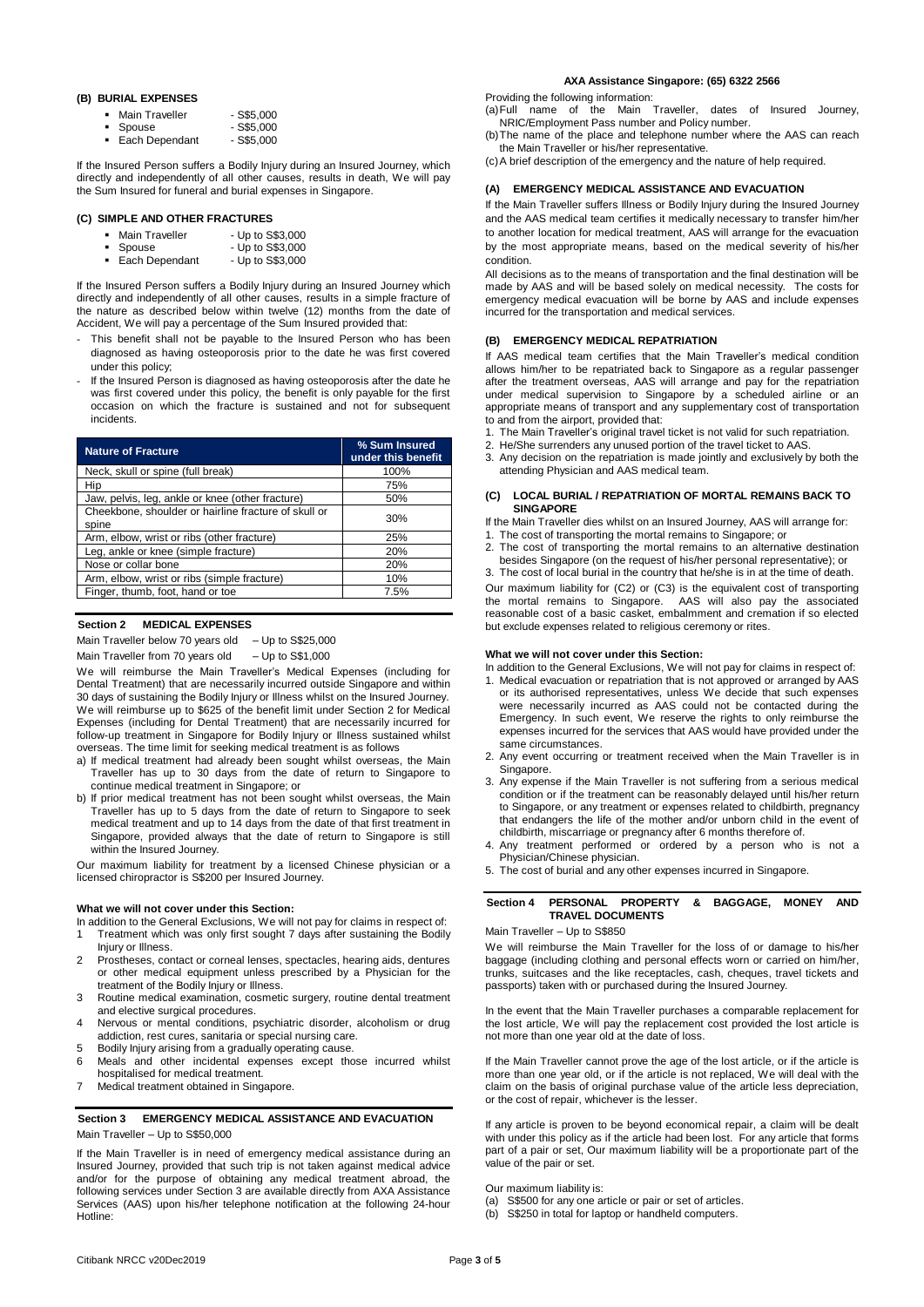- (c) S\$250 in total for jewelry or objects of art.
- (d) S\$250 in total for loss of money and/or travel documents.

Such losses must be reported to the local police at the place of loss within 24 hours after the incident and a written statement from the police must be obtained to substantiate the claim.

For loss or damage to checked-in baggage, compensation must first be sought from the Common Carrier. We will only pay for the loss in excess of compensation provided by the Common Carrier, subject to submission of proof of compensation received from the Common Carrier or where such compensation is denied, proof of such denial.

#### **What we will not cover under this Section:**

In addition to the General Exclusions, We will not pay for claims in respect of: Baggage or personal property that are not owned by the Main Traveller.

- 2 Animals, motor vehicles (including the accessories), bicycles and any other conveyances, household furniture, musical instruments, sports & camping equipment, antiques, curios, precious metal or stones, stamps, any documents and securities of any kind, dentures or bridges for teeth and fragile articles such as glass and porcelain items.
- 3 Perishables and consumables such as cosmetics, toiletries and contact lenses.
- Business goods or samples or equipment of any kind.
- 5 Normal wear and tear, mechanical or electrical breakdown, or damage sustained due to any process initiated by a Main Traveller to repair, clean or alter the article.
- 6 Reproducing data whether recorded on tapes, cards, and discs or otherwise.
- 7 Loss of credit cards, any type of identity cards or employment passes, driving licenses or any cards or vouchers having a stored value.
- Any article that is left unattended in a public place.
- Baggage that is sent in advance, mailed or shipped separately.
- 10 Any article that is on loan, on rental or on hire.
- 11 Any willful acts, omission, negligence or carelessness of the Main Traveller.

# **Section 5 TRAVEL DELAY**

Main Traveller – Up to S\$250

If the departure of the Common Carrier in which the Main Traveller has a confirmed booking is delayed for at least 6 hours from the time specified in the itinerary supplied, We will pay S\$250 for the full 6 hours delay. Any claims in respect of travel delay must be accompanied by the itinerary supplied to the Cardholder and a written confirmation from the Common Carrier of the number of hours of delay.

#### **What we will not cover under this Section:**

In addition to the General Exclusions, We will not pay for claims in respect of: 1 Failure to check in according to the itinerary supplied.

- 2 Failure to obtain written confirmation from the operators of the Common Carrier on the number of hours of delay.
- 3 The Main Traveller's late arrival at the airport or port after check-in or booking-in-time
- 4 Unexplained and mysterious disappearance of the baggage or personal effects.
- 5 Any event which is publicly known at the time of booking the Insured Journey.

# **Section 6 BAGGAGE DELAY**

Main Traveller – Up to S\$250

We will reimburse the Main Traveller up to S\$250 for emergency purchase of daily necessities and the like, if his/her checked-in baggage is certified by the Common Carrier to have been delayed for at least 6 hours from the time of arrival at destination abroad as specified in the itinerary supplied.

Any claims must be accompanied by evidence of official receipts at such scheduled destination in respect of emergency purchase of essential clothing and basic necessities. This benefit is not payable if the baggage is delayed upon the Main Traveller's return to Singapore or Home Country.

Claims cannot be made under both Sections 4 and 6 for the same event.

#### **EXTENSIONS**

This Policy is extended to cover the following, subject to the terms and conditions of the Policy:

#### **(A) RIOT, STRIKE, CIVIL COMMOTION, HIJACK, MURDER, ASSAULT**

- Death or Bodily Injury sustained by the Insured Person which is the result of any riot, strike, civil commotion, hijack, murder or assault provided that such event did not arise as a result of or in connection with the Insured Person's collaboration or provocation of such act.
- **(B) SUFFOCATION BY SMOKE, POISONOUS FUMES, GAS AND DROWNING**

Death or Bodily Injury sustained by the Insured Person which is the result of suffocation by smoke, poisonous fumes, gas or drowning,

provided that such event did not arise as a result of an Insured Person's wilful and intentional act.

# **(C) EXPOSURE**

Death of the Insured Person after being unavoidably exposed to the natural elements as a direct result of an Accident.

## **(D) DISAPPEARANCE**

In the event the Insured Person disappears following the sinking or wrecking of the Common Carrier in which he or she was travelling in, and after one year his body has not been found and it is reasonable to believe that such Insured Person has died as a result of Bodily Injury, We will pay the death benefit under Section 1, provided that if the Insured Person is subsequently found to be living, any sum paid shall be immediately refunded to Us.

### **(E) MOTORCYCLING**

Death or Bodily Injury sustained by the Insured Person while motorcycling (whether as rider or pillion-rider) provided that at time of the Accident, the Insured Person was wearing a safety helmet, and not engaging in or practising for racing and hill climbing contests and reliability trials and speed or duration testing.

#### **(F) TERRORISM**

Death or Bodily Injury sustained by the Insured Person which is the result of Terrorism including losses caused by terrorist attacks using nuclear, chemical and/or biological substances.

#### **GENERAL EXCLUSIONS**

We will not pay under any section of this policy for the loss or liability directly or indirectly arising as a result of:

- 1. Any Pre-Existing Medical Condition, including congenital conditions.
- Travelling against medical advice or where the trip is made for the purpose of obtaining medical treatment.
- 3. Pregnancy, childbirth, abortion, miscarriage and any Bodily Injury or Illness related to such conditions.
- 4. Sexually transmitted infections, AIDS, HIV infections and AIDS related infections.
- Surgery or medical treatment, that in the opinion of the attending Physician can reasonably be delayed until his/her return to Singapore.
- 6. Any form of cosmetic (aesthetic) treatment or plastic surgery or any treatment related to previous cosmetic treatment.
- 7. Suicide or attempted suicide, intentional self-injury; mental and nervous disorders including insanity.
- 8. Wilful or illegal acts.
- 9. Under the influence or effects of alcohol or drugs unless properly prescribed by a Physician and taken as prescribed.
- 10. Action taken by any government authority including confiscation, seizure, destruction and restriction.
- 11. Taking part in flying or other aerial activities except as a fare-paying passenger in a licensed passenger-carrying aircraft. This exclusion does not apply to any leisure hot air balloon ride, leisure parachuting, leisure sky-diving, leisure bungee jumping and leisure snow/ice sports.
- 12. Any sports that are played in a professional capacity or in competition involving prize money, donations, sponsorship or reward of any kind.

13. Participation in the following activities:

- (a) Extreme sports which present a high level of inherent danger (that is, involving exceptional speed and height, high level of expertise, exceptional physical exertion or highly specialised gear or stunts) e.g. big wave surfing, canoeing down rapids, cliff jumping, horse jumping, racing or motor rallies, off-piste skiing, potholing, ultra marathons and triathlons. This exclusion does not apply to sporting activities that are open to the general public and organised by recognised local tour operators with qualified guides.
- (b) Mountaineering requiring the use of specific climbing equipment and ropes.
- (c) Hiking or trekking above 3500 meters sea level, including expedition to generally inaccessible and remote areas of a country or areas previously unexplored.
- 14. Participation in underwater activities which require the use of artificial breathing apparatus. This exclusion does not apply to leisure scuba diving with a qualified diving instructor and diving no deeper than thirty (30) meters; or if the Insured Person holds a PADI certification (or equivalent qualification) and diving with a buddy who holds a PADI certification.